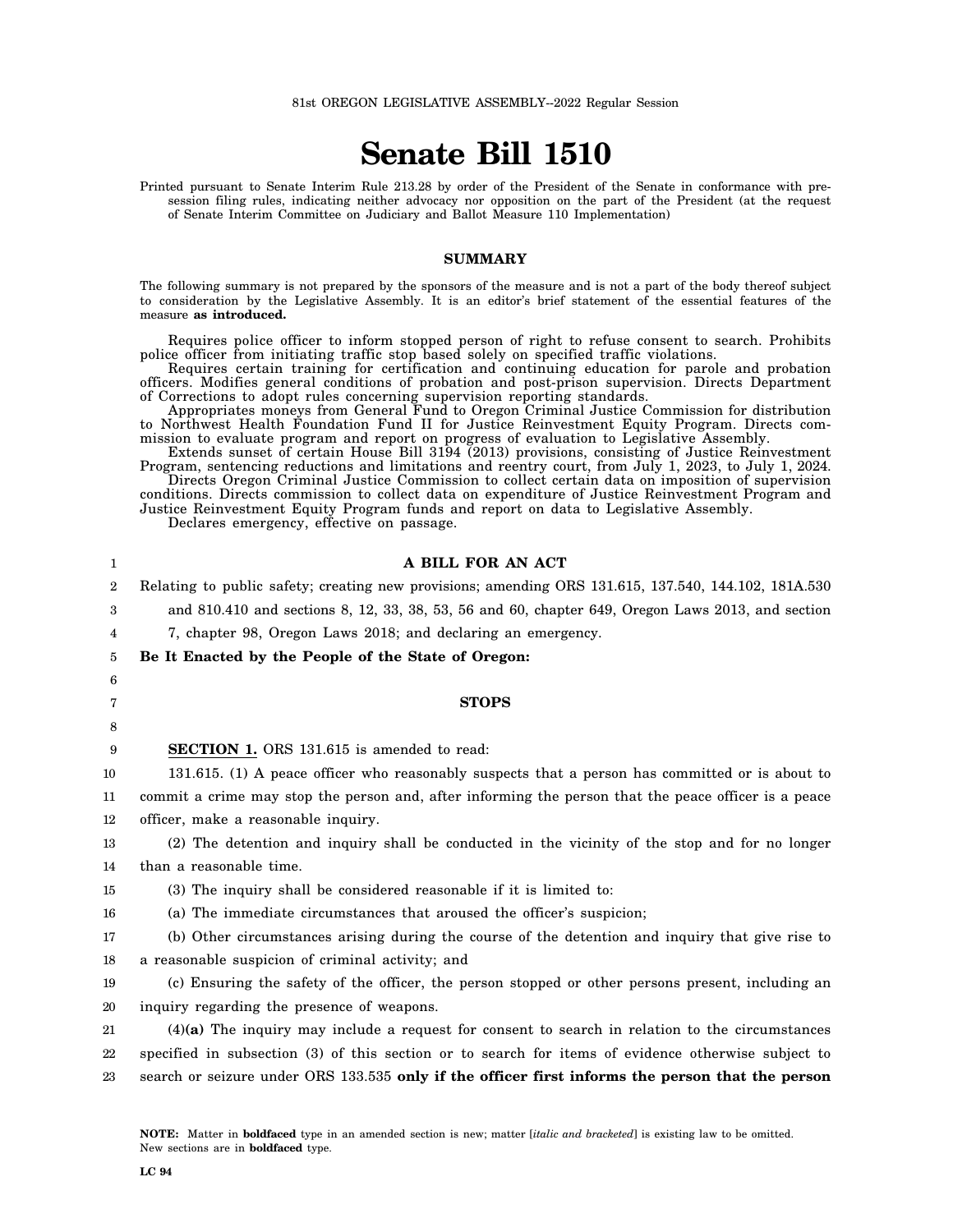1 **has the right to refuse the request.**

2 3 4 **(b) An officer who obtains consent to search under this subsection shall ensure that there is a written, video or audio record that the person gave informed and voluntary consent to search**.

5 6 (5) A peace officer making a stop may use the degree of force reasonably necessary to make the stop and ensure the safety of the peace officer, the person stopped or other persons who are present. **SECTION 2.** ORS 810.410 is amended to read:

7

810.410. (1) A police officer may arrest or issue a citation to a person for a traffic crime at any

8 9 10 place within or outside the jurisdictional authority of the governmental unit by which the police officer is authorized to act as provided by ORS 133.235 and 133.310.

11 12 13 (2) A police officer may issue a citation to a person for a traffic violation at any place within or outside the jurisdictional authority of the governmental unit by which the police officer is authorized to act:

14 (a) When the traffic violation is committed in the police officer's presence; or

15 16 17 (b) When the police officer has probable cause to believe an offense has occurred based on a description of the vehicle or other information received from a police officer who observed the traffic violation.

18 (3) A police officer:

19 (a) [*Shall*] **May** not arrest a person for a traffic violation.

20 21 (b) May stop and detain a person for a traffic violation for the purposes of investigation reasonably related to the traffic violation, identification and issuance of citation.

22 23 24 (c) May make an inquiry into circumstances arising during the course of a detention and investigation under paragraph (b) of this subsection that give rise to a reasonable suspicion of criminal activity.

25 26 (d) May make an inquiry to ensure the safety of the officer, the person stopped or other persons present, including an inquiry regarding the presence of weapons.

27 28 29 30 31 (e) May request consent to search in relation to the circumstances referred to in paragraph (c) of this subsection or to search for items of evidence otherwise subject to search or seizure under ORS 133.535[*.*]**, only if the officer first informs the person that the person has the right to refuse the request. If consent is obtained, the officer shall ensure that there is a written, video or audio record that the person gave informed and voluntary consent to search.**

32 33 (f) May use the degree of force reasonably necessary to make the stop and ensure the safety of the police officer, the person stopped or other persons present.

34 35 (g) May make an arrest of a person as authorized by ORS 133.310 (2) if the person is stopped and detained pursuant to the authority of this section.

36 37 38 39 40 (4) When a police officer at the scene of a traffic accident has reasonable grounds, based upon the police officer's personal investigation, to believe that a person involved in the accident has committed a traffic offense in connection with the accident, the police officer may issue to the person a citation for that offense. The authority under this subsection is in addition to any other authority to issue a citation for a traffic offense.

41 42 43 **SECTION 3. The amendments to ORS 131.615 and 810.410 by sections 1 and 2 of this 2022 Act apply to stops and searches occurring on or after the operative date specified in section 4 of this 2022 Act.**

44 45 **SECTION 4. The amendments to ORS 131.615 and 810.410 by sections 1 and 2 of this 2022 Act become operative on January 1, 2023.**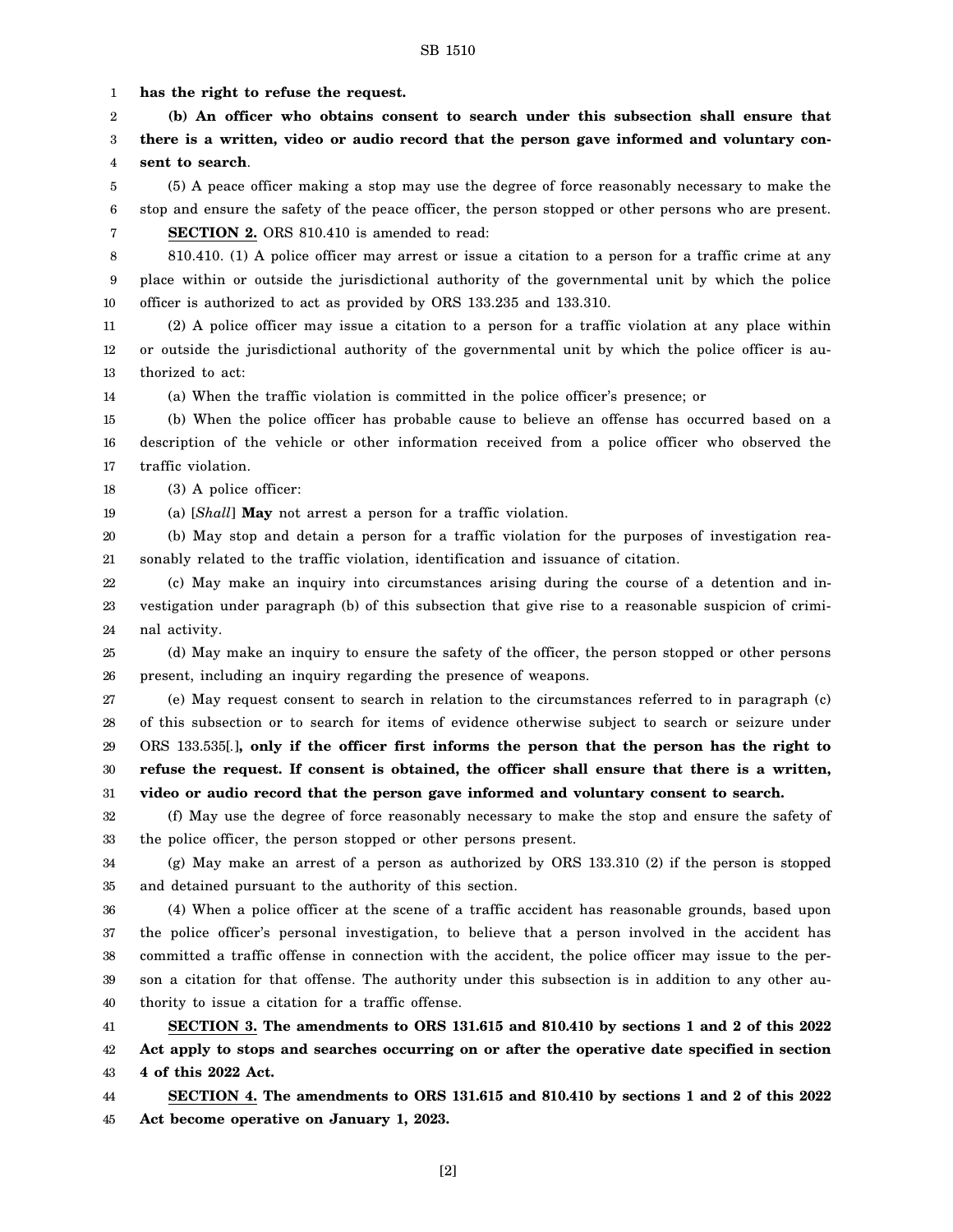1 2 3 4 5 6 7 8 9 10 11 12 13 14 15 16 17 18 19 20 21 22 23 24 25 26 27 28 29 30 31 32 33 34 35 36 37 38 39 40 41 42 43 44 45 **SECTION 5. Section 6 of this 2022 Act is added to and made a part of the Oregon Vehicle Code. SECTION 6. (1) Notwithstanding ORS 810.410, a police officer may not initiate a traffic violation stop for unlawful use or failure to use lights under ORS 811.520 or operation without required lighting equipment under ORS 816.330 if the offense is based on the following circumstances: (a) A headlight that is not in compliance with ORS 816.050 or 816.320, and the vehicle has a headlight that is in compliance; (b) A taillight that is not in compliance with ORS 816.080 or 816.320, and the vehicle has a taillight that is in compliance; (c) A brake light that is not in compliance with ORS 816.100 or 816.320, and the vehicle has a brake light that is in compliance; (d) A taillight that does not emit red light as required by ORS 816.080 (2); or (e) A registration plate light that is not in compliance with ORS 816.090 or 816.320. (2) A police officer may issue a citation for unlawful use or failure to use lights under ORS 811.520 or operation without required lighting equipment under ORS 816.330 based on circumstances described in subsection (1) of this section only if the police officer has already stopped and detained the driver operating the motor vehicle for a separate traffic violation or other offense. SECTION 7. Section 6 of this 2022 Act applies to conduct alleged to constitute an offense occurring on or after the operative date specified in section 8 of this 2022 Act. SECTION 8. Section 6 of this 2022 Act becomes operative on January 1, 2023. COMMUNITY CORRECTIONS SECTION 9.** ORS 181A.530 is amended to read: 181A.530. (1) Except for a person who has requested and obtained an extension from the Department of Public Safety Standards and Training pursuant to subsection (2) of this section, a person may not be employed as a parole and probation officer for more than 18 months unless the person is a citizen of the United States or a nonimmigrant legally admitted to the United States under a Compact of Free Association, and: (a) The person has been certified as being qualified as a parole and probation officer under provisions of ORS 181A.355 to 181A.689 and the certification has not lapsed or been revoked pursuant to ORS 181A.630, 181A.640 and 181A.650 (1) and not reissued under ORS 181A.650 (2); or (b) The person is exempted from the certification requirement under ORS 181A.420 (1) and (2). (2) The department, upon the facts contained in an affidavit accompanying the request for an extension, may find good cause for failure to obtain certification within the time period described in subsection (1) of this section. If the department finds that there is good cause for failure to timely obtain certification, the department may extend for up to one year the period that a person may serve as a parole and probation officer without certification. The grant or denial of an extension is within the sole discretion of the department. **(3) The initial training required for certification as a parole and probation officer, and any mandatory training to maintain certification, must include training in providing trauma-informed care, culturally specific services and de-escalation techniques.** [*(3)*] **(4)** The certification of a parole and probation officer shall lapse upon the passage of more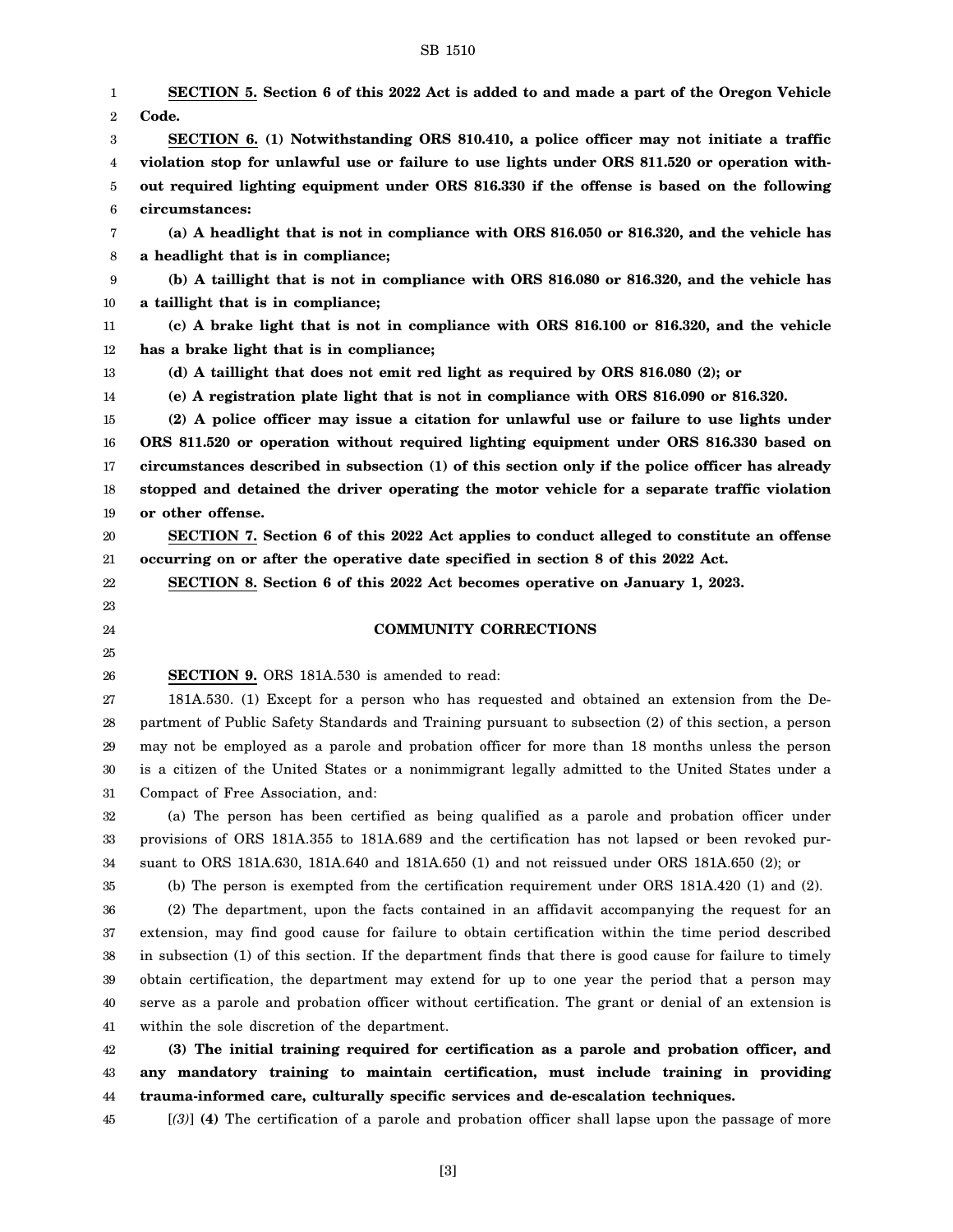1 2 3 4 than three consecutive months during which period the officer is not employed as a parole and probation officer, unless the officer is on leave from a law enforcement unit. Upon reemployment as a parole and probation officer, the person whose certification has lapsed may apply for certification in the manner provided in ORS 181A.355 to 181A.689.

5 6 7 [*(4)*] **(5)** In order to maintain certification, a parole and probation officer who is employed parttime must complete annually at least 20 hours of continuing education approved by the Department of Public Safety Standards and Training.

8 9 10 [*(5)*] **(6)** The requirement of citizenship imposed under subsection (1) of this section does not apply to a person employed as a parole and probation officer on September 27, 1987, who continues to serve as a parole and probation officer.

**SECTION 10.** ORS 137.540 is amended to read:

11

12 13 137.540. (1) The court may sentence the defendant to probation subject to the following general conditions unless specifically deleted by the court. The probationer shall:

14 (a) Pay fines, restitution or other fees ordered by the court.

15 [*(b) Not use or possess controlled substances except pursuant to a medical prescription.*]

16 17 18 [*(c)*] **(b)** Submit to testing for controlled substance, cannabis or alcohol use if the probationer has a history of substance abuse or if there is a reasonable suspicion that the probationer has illegally used controlled substances.

19 20 21 [*(d)*] **(c)** Participate in a substance abuse evaluation as directed by the supervising officer and follow the recommendations of the evaluator if there are reasonable grounds to believe there is a history of substance abuse.

22 23 [*(e)*] **(d)** Remain in the State of Oregon until written permission to leave is granted by the Department of Corrections or a county community corrections agency.

24 25 26 [*(f) If physically able, find and maintain gainful full-time employment, approved schooling, or a full-time combination of both. Any waiver of this requirement must be based on a finding by the court stating the reasons for the waiver.*]

27 28 29 [*(g)*] **(e)** [*Change neither employment nor*] **Not change** residence without prior permission from the Department of Corrections or a county community corrections agency **and inform the parole and probation officer of any change in employment**.

30 31 32 [*(h)*] **(f)** Permit the parole and probation officer to visit the probationer or the probationer's work site or residence and to conduct a walk-through of the common areas and of the rooms in the residence occupied by or under the control of the probationer.

33 34 35 36 37 [*(i)*] **(g)** Consent to the search of person, vehicle or premises upon the request of a representative of the supervising officer if the supervising officer has reasonable grounds to believe that evidence of a violation will be found, and submit to fingerprinting or photographing, or both, when requested by the Department of Corrections or a county community corrections agency for supervision purposes.

38 39 [*(j)*] **(h)** Obey all laws, municipal, county, state and federal**, and in circumstances in which state and federal law conflict, obey state law**.

40 41 [*(k)*] **(i)** Promptly and truthfully answer all reasonable inquiries by the Department of Corrections or a county community corrections agency.

42 [*(L)*] **(j)** Not possess weapons, firearms or dangerous animals.

43 [*(m)*] **(k)** Report as required and abide by the direction of the supervising officer.

44 45 [*(n)*] **(L)** If recommended by the supervising officer, successfully complete a sex offender treatment program approved by the supervising officer and submit to polygraph examinations at the di-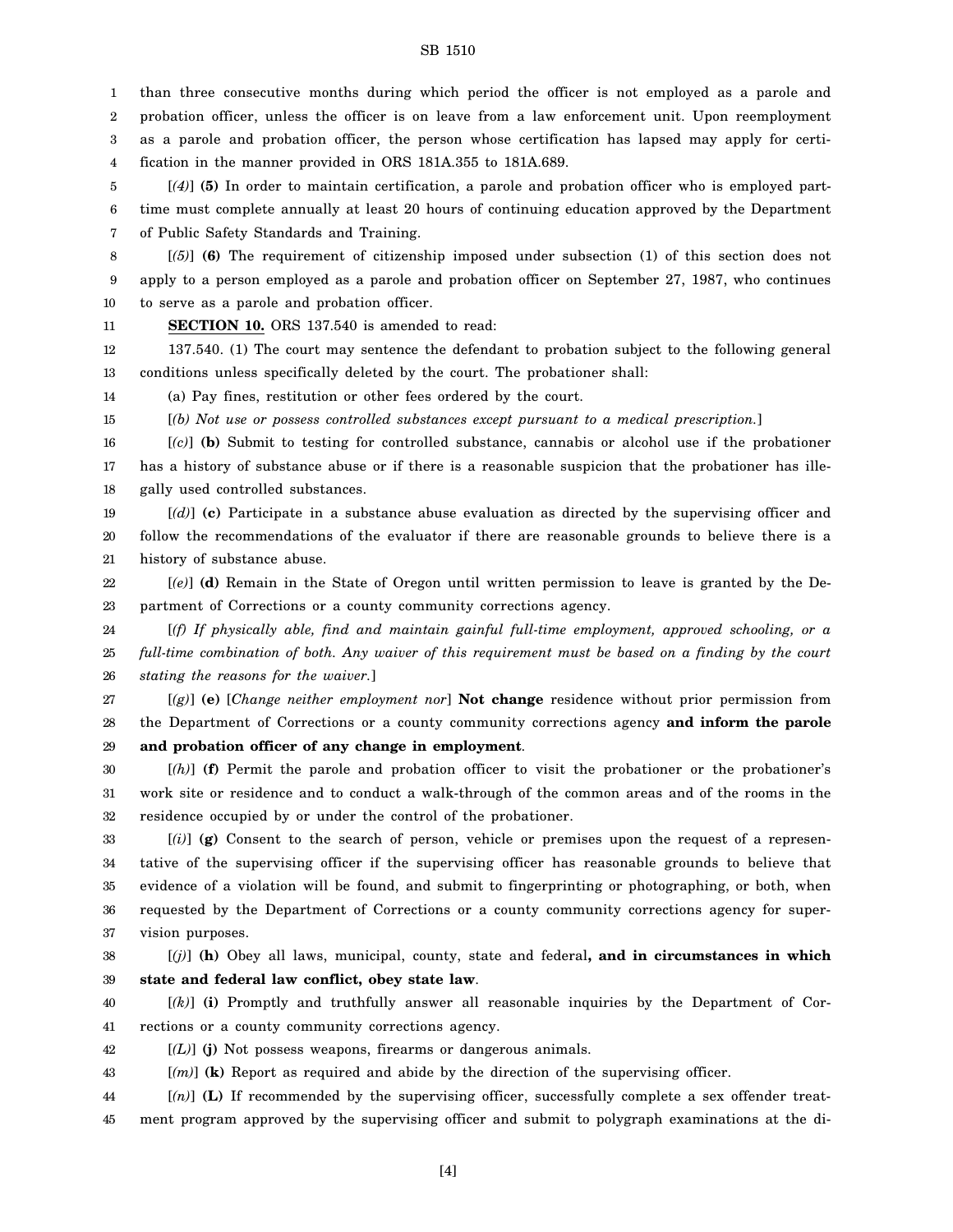1 rection of the supervising officer if the probationer:

2 (A) Is under supervision for a sex offense under ORS 163.305 to 163.467;

(B) Was previously convicted of a sex offense under ORS 163.305 to 163.467; or

4 5 (C) Was previously convicted in another jurisdiction of an offense that would constitute a sex offense under ORS 163.305 to 163.467 if committed in this state.

6 7 [*(o)*] **(m)** Participate in a mental health evaluation as directed by the supervising officer and follow the recommendation of the evaluator.

8 9 [*(p)*] **(n)** If required to report as a sex offender under ORS 163A.015, report with the Department of State Police, a city police department, a county sheriff's office or the supervising agency:

10 (A) When supervision begins;

11 (B) Within 10 days of a change in residence;

12 (C) Once each year within 10 days of the probationer's date of birth;

13 14 (D) Within 10 days of the first day the person works at, carries on a vocation at or attends an institution of higher education; and

15 16 (E) Within 10 days of a change in work, vocation or attendance status at an institution of higher education.

17 18 [*(q)*] **(o)** Submit to a risk and needs assessment as directed by the supervising officer and follow reasonable recommendations resulting from the assessment.

19 20 21 22 (2) In addition to the general conditions, the court may impose any special conditions of probation that are reasonably related to the crime of conviction or the needs of the probationer for the protection of the public or reformation of the probationer, or both, including, but not limited to, that the probationer shall:

23 24 25 26 27 28 (a) For crimes committed prior to November 1, 1989, and misdemeanors committed on or after November 1, 1989, be confined to the county jail or be restricted to the probationer's own residence or to the premises thereof, or be subject to any combination of such confinement and restriction, such confinement or restriction or combination thereof to be for a period not to exceed one year or one-half of the maximum period of confinement that could be imposed for the offense for which the defendant is convicted, whichever is the lesser.

29

3

(b) For felonies committed on or after November 1, 1989:

30 31 (A) Be confined in the county jail, or be subject to other custodial sanctions under community supervision, or both, as provided by rules of the Oregon Criminal Justice Commission; and

32 33 (B) Comply with any special conditions of probation that are imposed by the supervising officer in accordance with subsection (9) of this section.

34 35 (c) For crimes committed on or after December 5, 1996, sell any assets of the probationer as specifically ordered by the court in order to pay restitution.

36 37 38 39 (d) For crimes constituting delivery of a controlled substance, as those terms are defined in ORS 475.005, or for telephonic harassment under ORS 166.090, or for crimes involving domestic violence, as defined in ORS 135.230, be prohibited from using Internet websites that provide anonymous text message services.

40

# **(e) Not use or possess controlled substances except pursuant to a medical prescription.**

41 42 43 (3)(a) If a person is released on probation following conviction of stalking under ORS 163.732 (2)(b) or violating a court's stalking protective order under ORS 163.750 (2)(b), the court may include as a special condition of the person's probation reasonable residency restrictions.

44 45 (b) If the court imposes the special condition of probation described in this subsection and if at any time during the period of probation the victim moves to a location that causes the probationer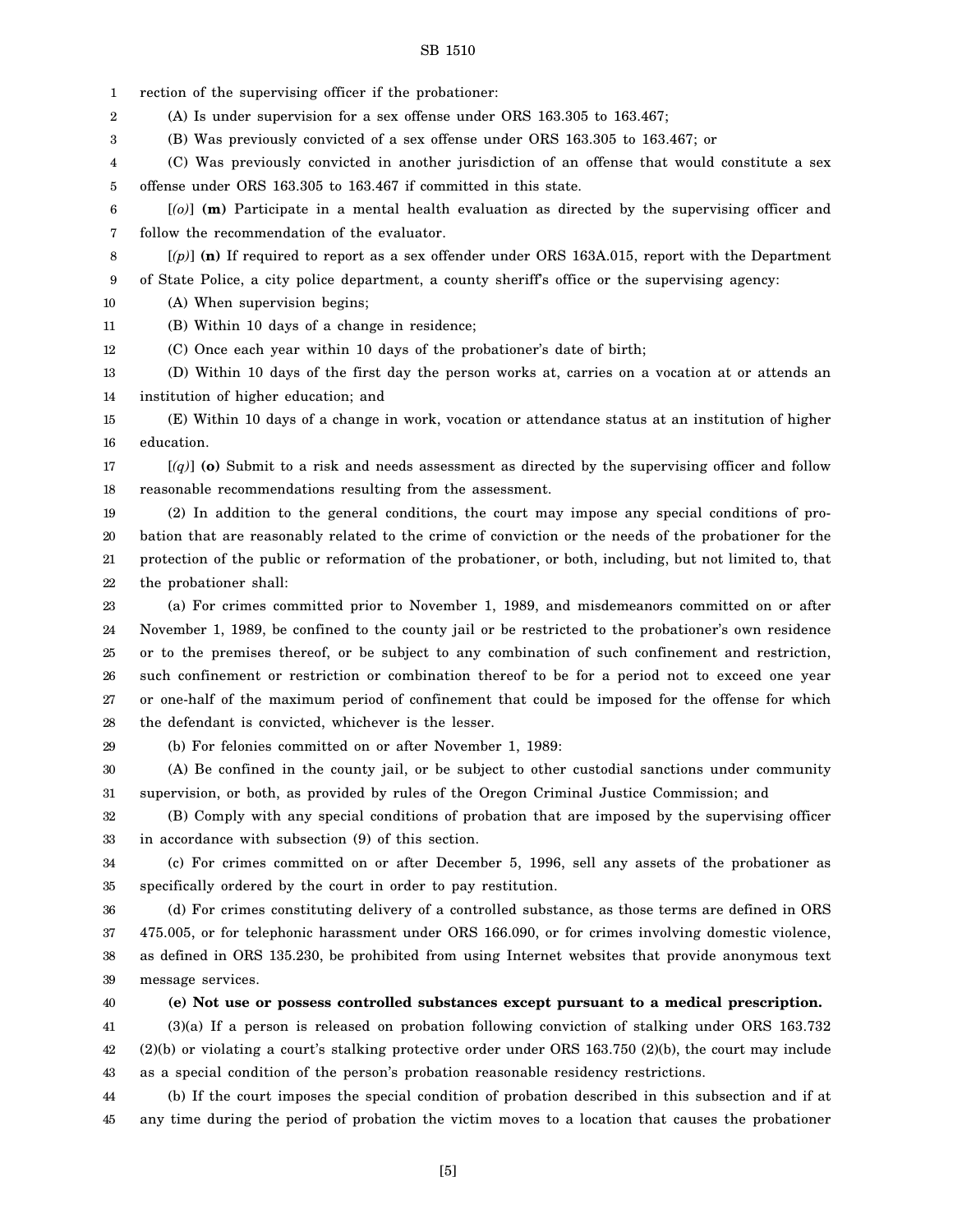1 2 to be in violation of the special condition of probation, the court may not require the probationer to change the probationer's residence in order to comply with the special condition of probation.

3 4 5 6 7 8 9 10 11 12 13 (4) When a person who is a sex offender is released on probation, the court shall impose as a special condition of probation that the person not reside in any dwelling in which another sex offender who is on probation, parole or post-prison supervision resides, without the approval of the person's supervising parole and probation officer, or in which more than one other sex offender who is on probation, parole or post-prison supervision resides, without the approval of the director of the probation agency that is supervising the person or of the county manager of the Department of Corrections, or a designee of the director or manager. As soon as practicable, the supervising parole and probation officer of a person subject to the requirements of this subsection shall review the person's living arrangement with the person's sex offender treatment provider to ensure that the arrangement supports the goals of offender rehabilitation and community safety. As used in this subsection:

14

(a) "Dwelling" has the meaning given that term in ORS 469B.100.

15 (b) "Dwelling" does not include a residential treatment facility or a halfway house.

16 17 (c) "Halfway house" means a publicly or privately operated profit or nonprofit residential facility that provides rehabilitative care and treatment for sex offenders.

18

(d) "Sex offender" has the meaning given that term in ORS 163A.005.

19 20 21 22 (5)(a) If the person is released on probation following conviction of a sex crime, as defined in ORS 163A.005, or an assault, as defined in ORS 163.175 or 163.185, and the victim was under 18 years of age, the court, if requested by the victim, shall include as a special condition of the person's probation that the person not reside within three miles of the victim unless:

23 24 (A) The victim resides in a county having a population of less than 130,000 and the person is required to reside in that county;

25 26 (B) The person demonstrates to the court by a preponderance of the evidence that no mental intimidation or pressure was brought to bear during the commission of the crime;

27 28 29 (C) The person demonstrates to the court by a preponderance of the evidence that imposition of the condition will deprive the person of a residence that would be materially significant in aiding in the rehabilitation of the person or in the success of the probation; or

30 31 32 (D) The person resides in a halfway house. As used in this subparagraph, "halfway house" means a publicly or privately operated profit or nonprofit residential facility that provides rehabilitative care and treatment for sex offenders.

33 34 (b) A victim may request imposition of the special condition of probation described in this subsection at the time of sentencing in person or through the prosecuting attorney.

35 36 37 38 (c) If the court imposes the special condition of probation described in this subsection and if at any time during the period of probation the victim moves to within three miles of the probationer's residence, the court may not require the probationer to change the probationer's residence in order to comply with the special condition of probation.

39 40 41 42 43 (6) When a person who is a sex offender, as defined in ORS 163A.005, is released on probation, the Department of Corrections or the county community corrections agency, whichever is appropriate, shall notify the city police department, if the person is going to reside within a city, and the county sheriff's office of the county in which the person is going to reside of the person's release and the conditions of the person's release.

44 45 (7) Failure to abide by all general and special conditions of probation may result in arrest, modification of conditions, revocation of probation or imposition of structured, intermediate sanc-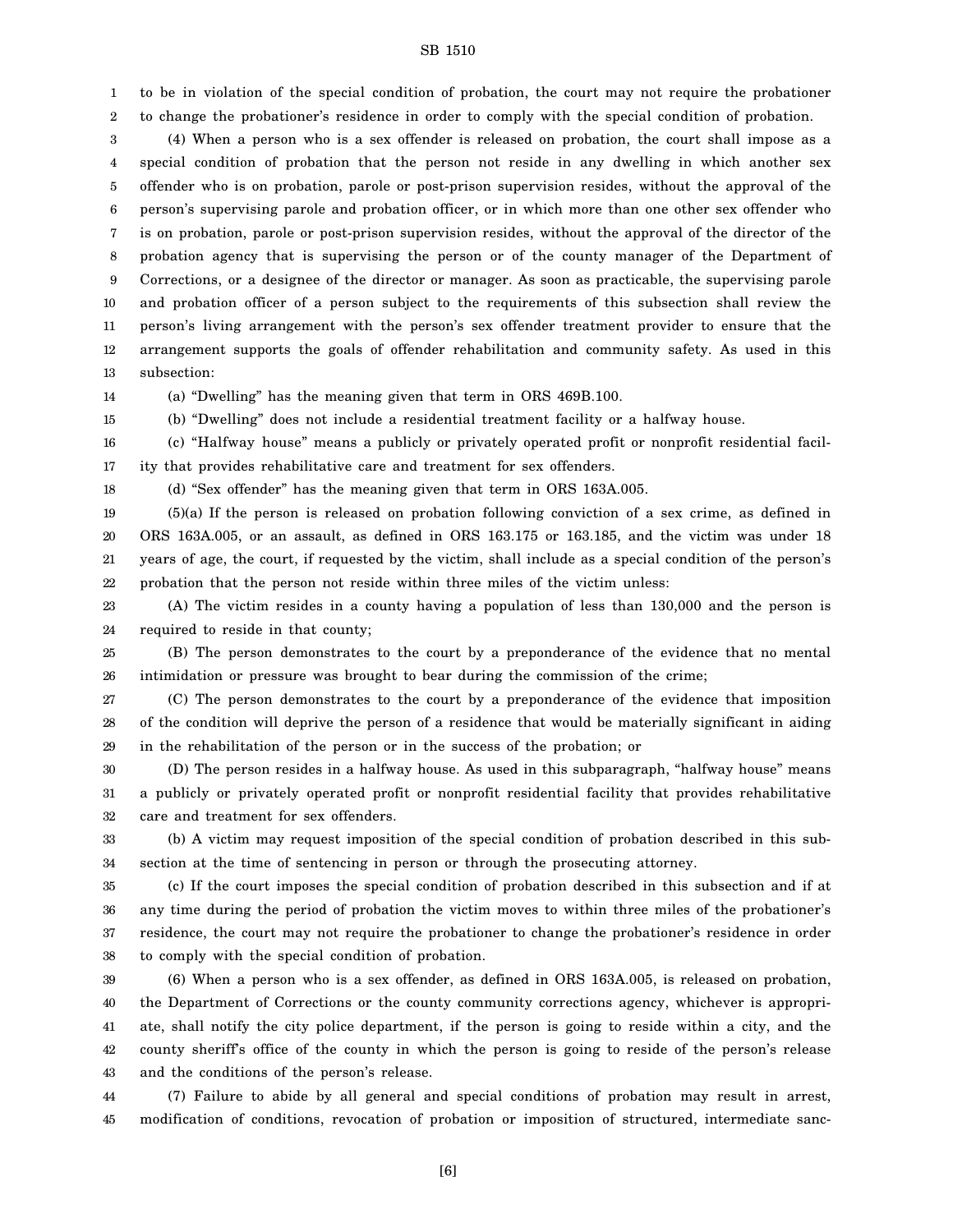1 tions in accordance with rules adopted under ORS 137.595.

2 (8) The court may order that probation be supervised by the court.

3 (9)(a) The court may at any time modify the conditions of probation.

4 5 6 7 8 9 10 11 (b) When the court orders a defendant placed under the supervision of the Department of Corrections or a community corrections agency, the supervising officer may file with the court a proposed modification to the special conditions of probation. The supervising officer shall provide a copy of the proposed modification to the district attorney and the probationer, and shall notify the probationer of the right to file an objection and have a hearing as described in subparagraph (A) of this paragraph. The notice requirement may be satisfied by providing the probationer with a copy of a form developed in accordance with rules adopted under ORS 137.595 (2)(b) that describes the right to a hearing. If the district attorney or probationer:

12 13 14 15 (A) Files an objection to the proposed modification less than five judicial days after the proposed modification was filed, the court shall schedule a hearing no later than 10 judicial days after the proposed modification was filed, unless the court finds good cause to schedule a hearing at a later time.

16 17 18 (B) Does not file an objection to the proposed modification less than five judicial days after the proposed modification was filed, the proposed modification becomes effective five judicial days after the proposed modification was filed.

19 20 21 (10) A court may not order revocation of probation as a result of the probationer's failure to pay restitution unless the court determines from the totality of the circumstances that the purposes of the probation are not being served.

22 23 24 [*(11) It is not a cause for revocation of probation that the probationer failed to apply for or accept employment at any workplace where there is a labor dispute in progress. As used in this subsection, "labor dispute" has the meaning for that term provided in ORS 662.010.*]

25 26 [*(12)*] **(11)** As used in this section, "attends," "institution of higher education," "works" and "carries on a vocation" have the meanings given those terms in ORS 163A.005.

27

39

**SECTION 11.** ORS 144.102 is amended to read:

28 29 30 31 144.102. (1) The State Board of Parole and Post-Prison Supervision or local supervisory authority responsible for correctional services for a person shall specify in writing the conditions of postprison supervision imposed under ORS 144.096. A copy of the conditions must be given to the person upon release from prison or jail.

32 33 34 (2) The board or the supervisory authority shall determine, and may at any time modify, the conditions of post-prison supervision, which may include, among other conditions, that the person shall:

35 36 (a) Comply with the conditions of post-prison supervision as specified by the board or supervisory authority.

37 38 (b) Be under the supervision of the Department of Corrections and its representatives or other supervisory authority and abide by their direction and counsel.

(c) Answer all reasonable inquiries of the board, the department or the supervisory authority.

40 41 (d) Report to the parole officer as directed by the board, the department or the supervisory authority.

42 (e) Not own, possess or be in control of any weapon.

43 44 (f) Respect and obey all municipal, county, state and federal laws**, and in circumstances in which state and federal law conflict, obey state law**.

45 (g) Understand that the board or supervisory authority may, at its discretion, punish violations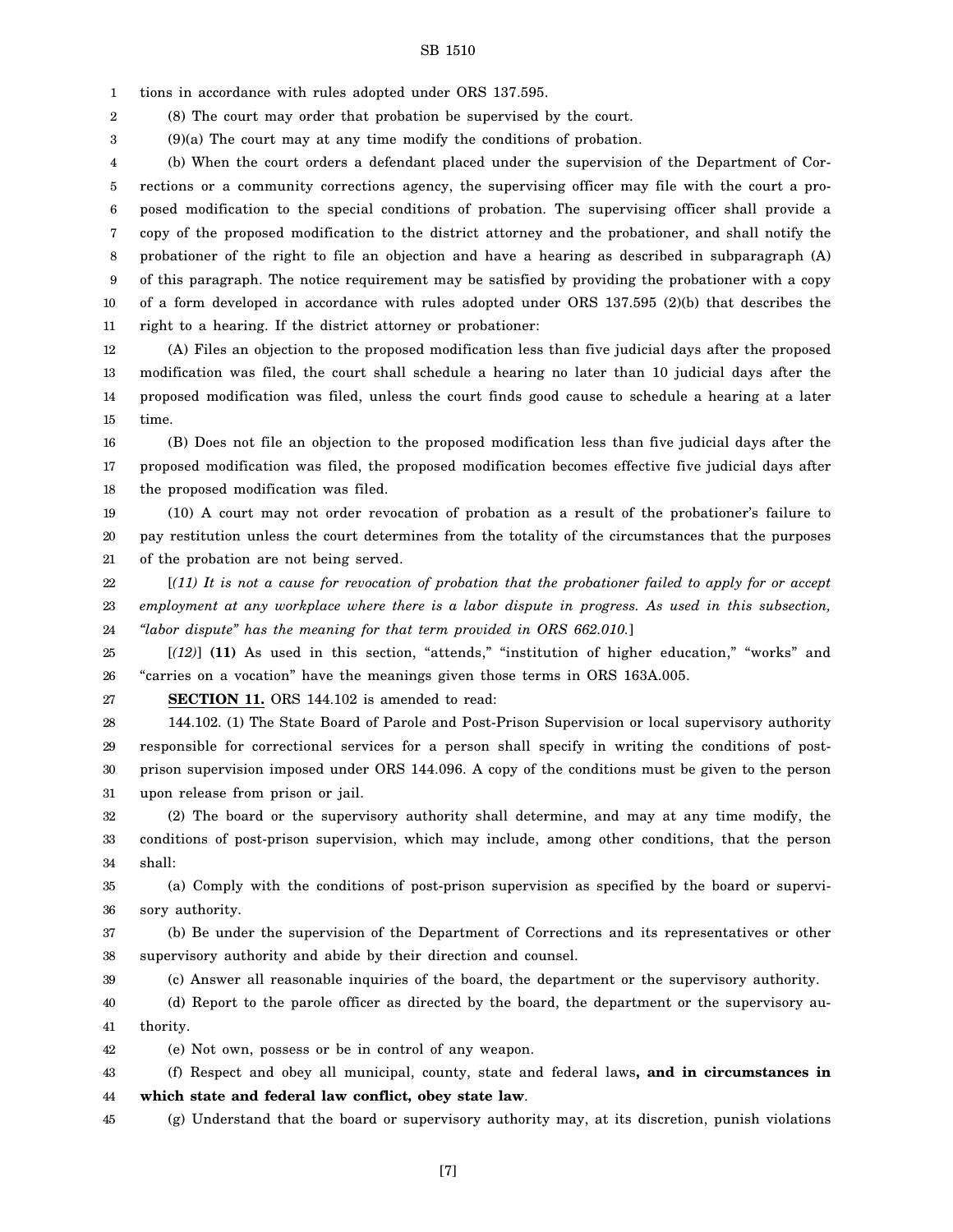1 of post-prison supervision.

2 (h) Attend a victim impact treatment session in a county that has a victim impact program.

3 4 5 6 (i) For crimes constituting delivery of a controlled substance, as those terms are defined in ORS 475.005, or for telephonic harassment under ORS 166.090, or for crimes involving domestic violence, as defined in ORS 135.230, be prohibited from using Internet websites that provide anonymous text message services.

7 8 9 10 (3) If the person is required to report as a sex offender under ORS 163A.010, the board or supervisory authority shall include as a condition of post-prison supervision that the person report with the Department of State Police, a city police department, a county sheriff's office or the supervising agency:

11 (a) When supervision begins;

12 (b) Within 10 days of a change in residence;

13 (c) Once each year within 10 days of the person's date of birth;

14 15 (d) Within 10 days of the first day the person works at, carries on a vocation at or attends an institution of higher education; and

16 17 (e) Within 10 days of a change in work, vocation or attendance status at an institution of higher education.

18 19 20 (4)(a) The board or supervisory authority may establish special conditions that the board or supervisory authority considers necessary because of the individual circumstances of the person on post-prison supervision.

21 22 23 (b) If the person is on post-prison supervision following conviction of a sex crime, as defined in ORS 163A.005, the board or supervisory authority shall include all of the following as special conditions of the person's post-prison supervision:

24 25 (A) Agreement to comply with a curfew set by the board, the supervisory authority or the supervising officer.

26 27 (B) A prohibition against contacting a person under 18 years of age without the prior written approval of the board, supervisory authority or supervising officer.

28 29 30 (C) A prohibition against being present more than one time, without the prior written approval of the board, supervisory authority or supervising officer, at a place where persons under 18 years of age regularly congregate.

31 32 33 34 (D) In addition to the prohibition under subparagraph (C) of this paragraph, a prohibition against being present, without the prior written approval of the board, supervisory authority or supervising officer, at, or on property adjacent to, a school, child care center, playground or other place intended for use primarily by persons under 18 years of age.

35 36 (E) A prohibition against working or volunteering at a school, child care center, park, playground or other place where persons under 18 years of age regularly congregate.

37 38 39 40 (F) Entry into and completion of or successful discharge from a sex offender treatment program approved by the board, supervisory authority or supervising officer. The program may include polygraph and plethysmograph testing. The person is responsible for paying for the treatment program.

41 42 43 (G) A prohibition against direct or indirect contact with the victim, unless approved by the victim, the person's treatment provider and the board, supervisory authority or supervising officer. (H) Unless otherwise indicated for the treatment required under subparagraph (F) of this para-

44 45 graph, a prohibition against viewing, listening to, owning or possessing sexually stimulating visual or auditory materials that are relevant to the person's deviant behavior.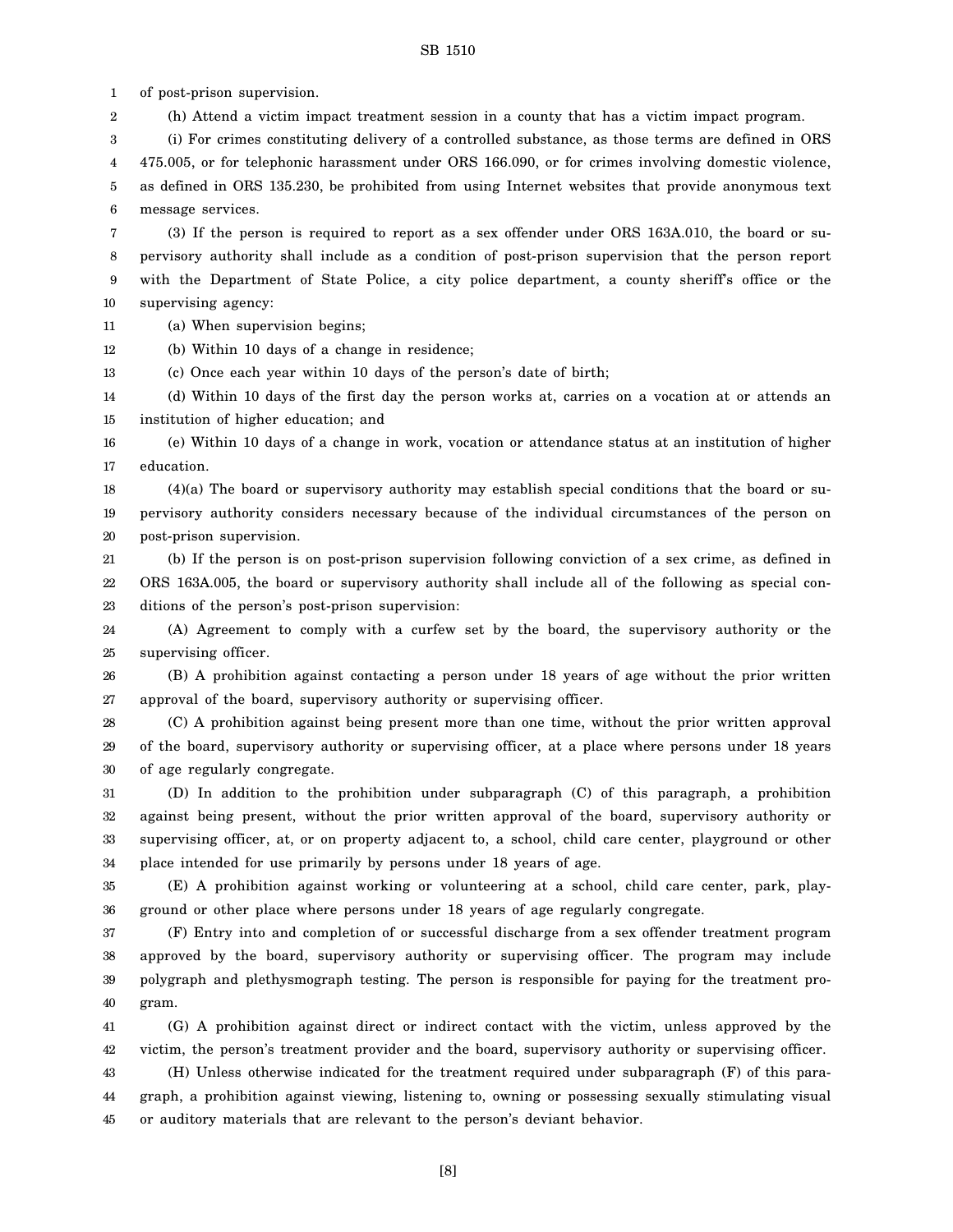1 2 3 4 (I) Agreement to consent to a search of the person or the vehicle or residence of the person upon the request of a representative of the board or supervisory authority if the representative has reasonable grounds to believe that evidence of a violation of a condition of post-prison supervision will be found.

5 6 7 8 (J) Participation in random polygraph examinations to obtain information for risk management and treatment. The person is responsible for paying the expenses of the examinations. The results of a polygraph examination under this subparagraph may not be used in evidence in a hearing to prove a violation of post-prison supervision.

9 10 (K) Maintenance of a driving log and a prohibition against driving a motor vehicle alone unless approved by the board, supervisory authority or supervising officer.

11 12 (L) A prohibition against using a post-office box unless approved by the board, supervisory authority or supervising officer.

13 14 15 16 17 18 19 20 (M) A prohibition against residing in a dwelling in which another sex offender who is on probation, parole or post-prison supervision resides unless approved by the board, supervisory authority or supervising officer, or in which more than one other sex offender who is on probation, parole or post-prison supervision resides unless approved by the board or the director of the supervisory authority, or a designee of the board or director. As soon as practicable, the supervising officer of a person subject to the requirements of this subparagraph shall review the person's living arrangement with the person's sex offender treatment provider to ensure that the arrangement supports the goals of offender rehabilitation and community safety.

21 22 23 24 25 (c)(A) If the person is on post-prison supervision following conviction of a sex crime, as defined in ORS 163A.005, or an assault, as defined in ORS 163.175 or 163.185, and the victim was under 18 years of age, the board or supervisory authority, if requested by the victim, shall include as a special condition of the person's post-prison supervision that the person not reside within three miles of the victim unless:

26 27 (i) The victim resides in a county having a population of less than 130,000 and the person is required to reside in that county under subsection (7) of this section;

28 29 30 (ii) The person demonstrates to the board or supervisory authority by a preponderance of the evidence that no mental intimidation or pressure was brought to bear during the commission of the crime;

31 32 33 34 (iii) The person demonstrates to the board or supervisory authority by a preponderance of the evidence that imposition of the condition will deprive the person of a residence that would be materially significant in aiding in the rehabilitation of the person or in the success of the post-prison supervision; or

35

(iv) The person resides in a halfway house.

36 37 38 (B) A victim may request imposition of the special condition of post-prison supervision described in this paragraph at the time of sentencing in person or through the prosecuting attorney. A victim's request may be included in the judgment document.

39 40 41 42 43 (C) If the board or supervisory authority imposes the special condition of post-prison supervision described in this paragraph and if at any time during the period of post-prison supervision the victim moves to within three miles of the person's residence, the board or supervisory authority may not require the person to change the person's residence in order to comply with the special condition of post-prison supervision.

44 45 (d)(A) If a person is on post-prison supervision following conviction of stalking under ORS 163.732 (2)(b) or violating a court's stalking protective order under ORS 163.750 (2)(b), the board or

[9]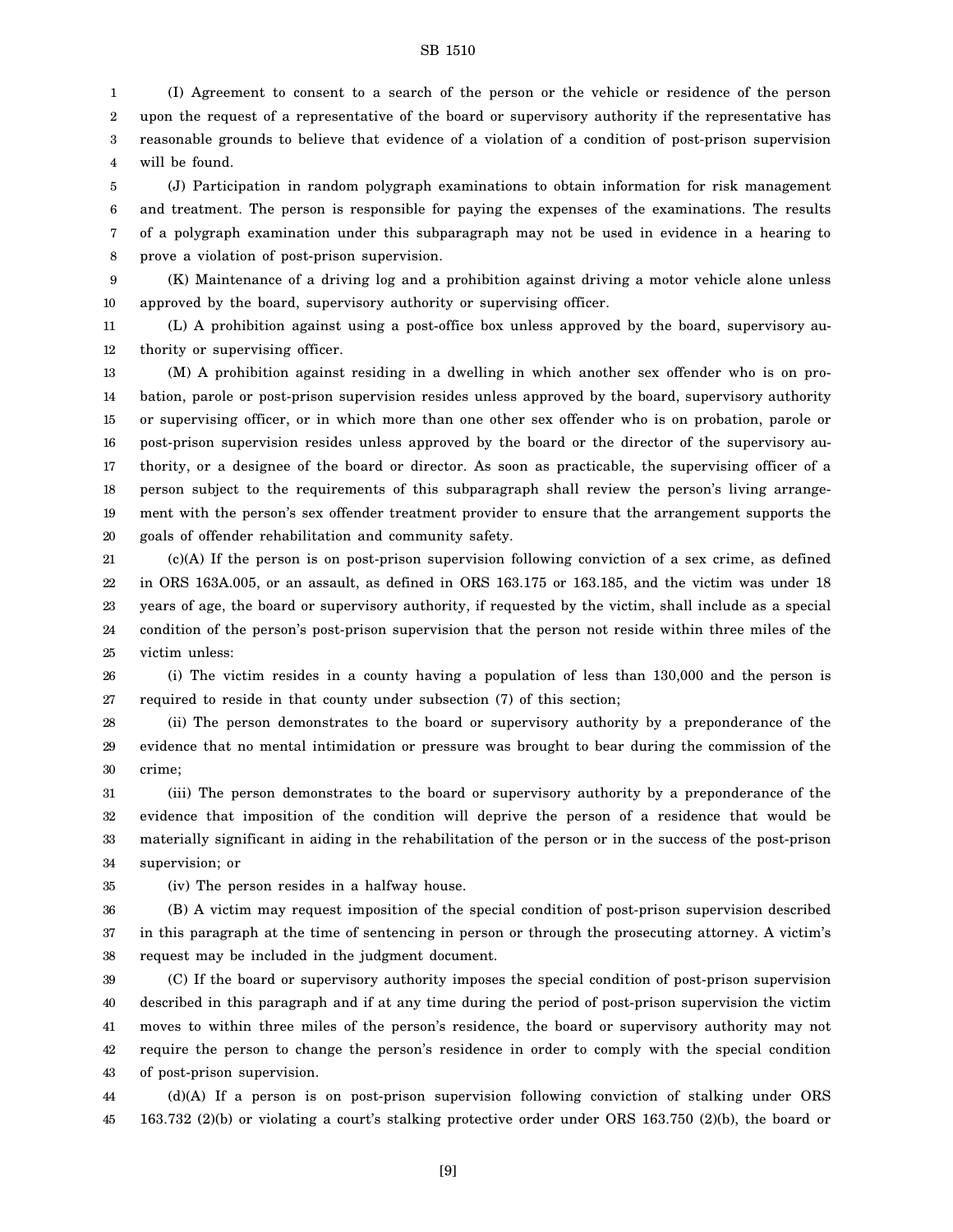supervisory authority may include as a special condition of the person's post-prison supervision reasonable residency restrictions. (B) If the board or supervisory authority imposes the special condition of post-prison supervision described in this paragraph and if at any time during the period of post-prison supervision the victim moves to a location that causes the person to be in violation of the special condition of post-prison supervision, the board or supervisory authority may not require the person to change the person's

SB 1510

7 residence in order to comply with the special condition of post-prison supervision.

8 9 (5)(a) The board or supervisory authority may require the person to pay, as a condition of post-prison supervision, compensatory fines, restitution or attorney fees:

(A) As determined, imposed or required by the sentencing court; or

10 11

12

(b) The board may require a person to pay restitution as a condition of post-prison supervision

(B) When previously required as a condition of any type of supervision that is later revoked.

13 imposed for an offense other than the offense for which the restitution was ordered if the person:

14 (A) Was ordered to pay restitution as a result of another conviction; and

15 16 (B) Has not fully paid the restitution by the time the person has completed the period of postprison supervision imposed for the offense for which the restitution was ordered.

17 18 (6) A person's failure to apply for or accept employment at a workplace where there is a labor dispute in progress does not constitute a violation of the conditions of post-prison supervision.

19 20 21 22 (7)(a) When a person is released from imprisonment on post-prison supervision, the board shall order as a condition of post-prison supervision that the person reside for the first six months after release in the county that last supervised the person, if the person was on active supervision as an adult for a felony at the time of the offense that resulted in the imprisonment.

23 24 25 26 (b) If the person was not on active supervision as an adult for a felony at the time of the offense that resulted in the imprisonment, the board shall order as a condition of post-prison supervision that the person reside for the first six months after release in the county where the person resided at the time of the offense that resulted in the imprisonment.

27

(c) For purposes of paragraph (b) of this subsection:

28 29 (A) The board shall determine the county where the person resided at the time of the offense by examining records such as:

30 (i) An Oregon driver license, regardless of its validity;

31 (ii) Records maintained by the Department of Revenue;

32 (iii) Records maintained by the Department of State Police;

33 (iv) Records maintained by the Department of Human Services;

34 (v) Records maintained by the Department of Corrections; and

35 (vi) Records maintained by the Oregon Health Authority.

36 37 38 (B) If the person did not have an identifiable address at the time of the offense, or the address cannot be determined, the person is considered to have resided in the county where the offense occurred.

39 40 (C) If the person is serving multiple sentences, the county of residence is determined according to the date of the last arrest resulting in a conviction.

41 42 (D) In determining the person's county of residence, the board may not consider offenses committed by the person while the person was incarcerated in a Department of Corrections facility.

43 44 45 (d) Upon motion of the board, the supervisory authority, the person, a victim or a district attorney, the board may waive the residency condition under paragraph (b) of this subsection only after making a finding that one of the following conditions has been met: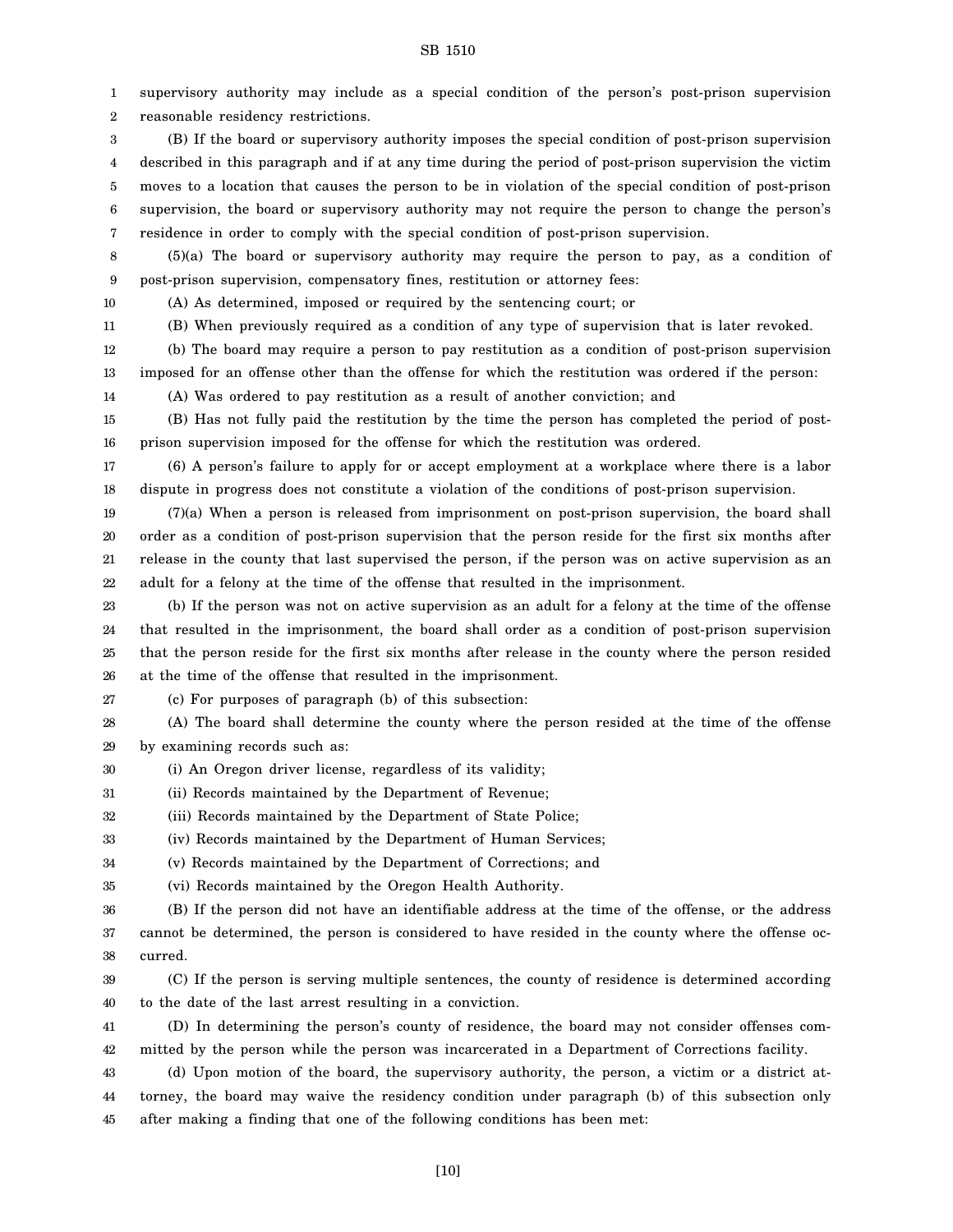1 2 (A) The person provides proof of employment with no set ending date in a county other than the county of residence determined under paragraph (c) of this section;

3 4 5 (B) The person is found to pose a significant danger to a victim of the person's crime residing in the county of residence, or a victim or victim's family residing in the county of residence is found to pose a significant danger to the person;

6 7 8 (C) The person has a spouse or biological or adoptive family residing in a county other than the county of residence who will be materially significant in aiding in the rehabilitation of the person and in the success of the post-prison supervision;

9 10 (D) As another condition of post-prison supervision, the person is required to participate in a treatment program that is not available in the county of residence;

11 (E) The person requests release to another state; or

12 (F) The board finds other good cause for the waiver.

13 14 15 16 (e) The board shall consider eligibility for transitional housing programs and residential treatment programs when determining whether to waive the residency condition under paragraph (b) of this subsection, and the acceptance of the person into a transitional housing program or a residential treatment program constitutes good cause as described in paragraph  $(d)(F)$  of this subsection.

17 (8) As used in this section:

18 19 (a) "Attends," "carries on a vocation," "institution of higher education" and "works" have the meanings given those terms in ORS 163A.005.

20 (b)(A) "Dwelling" has the meaning given that term in ORS 469B.100.

21 (B) "Dwelling" does not mean a residential treatment facility or a halfway house.

22 23 (c) "Halfway house" means a residential facility that provides rehabilitative care and treatment for sex offenders.

24 (d) "Labor dispute" has the meaning given that term in ORS 662.010.

25 26 27 28 29 30 31 32 33 **SECTION 12. The Department of Corrections, in cooperation with county community corrections agencies, community members, including persons currently or formerly under supervision, and organizations that provide culturally specific services, shall adopt rules for standards concerning the location of supervision visits, the frequency of visits and the manner of reporting, for persons on supervision. The rules must take into account evidence-based practices, the risks, needs and responsivity of each supervised person and the goals for completion of supervision. The rules must include a reporting process that is least disruptive, avoids unnecessary hardships, offers a broad array of reporting options and is focused on the success of the person on supervision.**

#### **JUSTICE REINVESTMENT**

#### **(Justice Reinvestment Equity Program)**

38 39 40 41 **SECTION 13. Notwithstanding any other provision of law, the General Fund appropriation made to the Emergency Board by section 168, chapter 669, Oregon Laws 2021, for the biennium beginning July 1, 2021, for allocation to the Oregon Criminal Justice Commission for a Transforming Justice Initiative, is decreased by \$10,000,000.**

42 43 44 45 **SECTION 14. In addition to and not in lieu of any other appropriation, there is appropriated to the Oregon Criminal Justice Commission, for the biennium ending June 30, 2023, out of the General Fund, the amount of \$10,000,000, for distribution to the Northwest Health Foundation Fund II to carry out the provisions of section 15 of this 2022 Act.**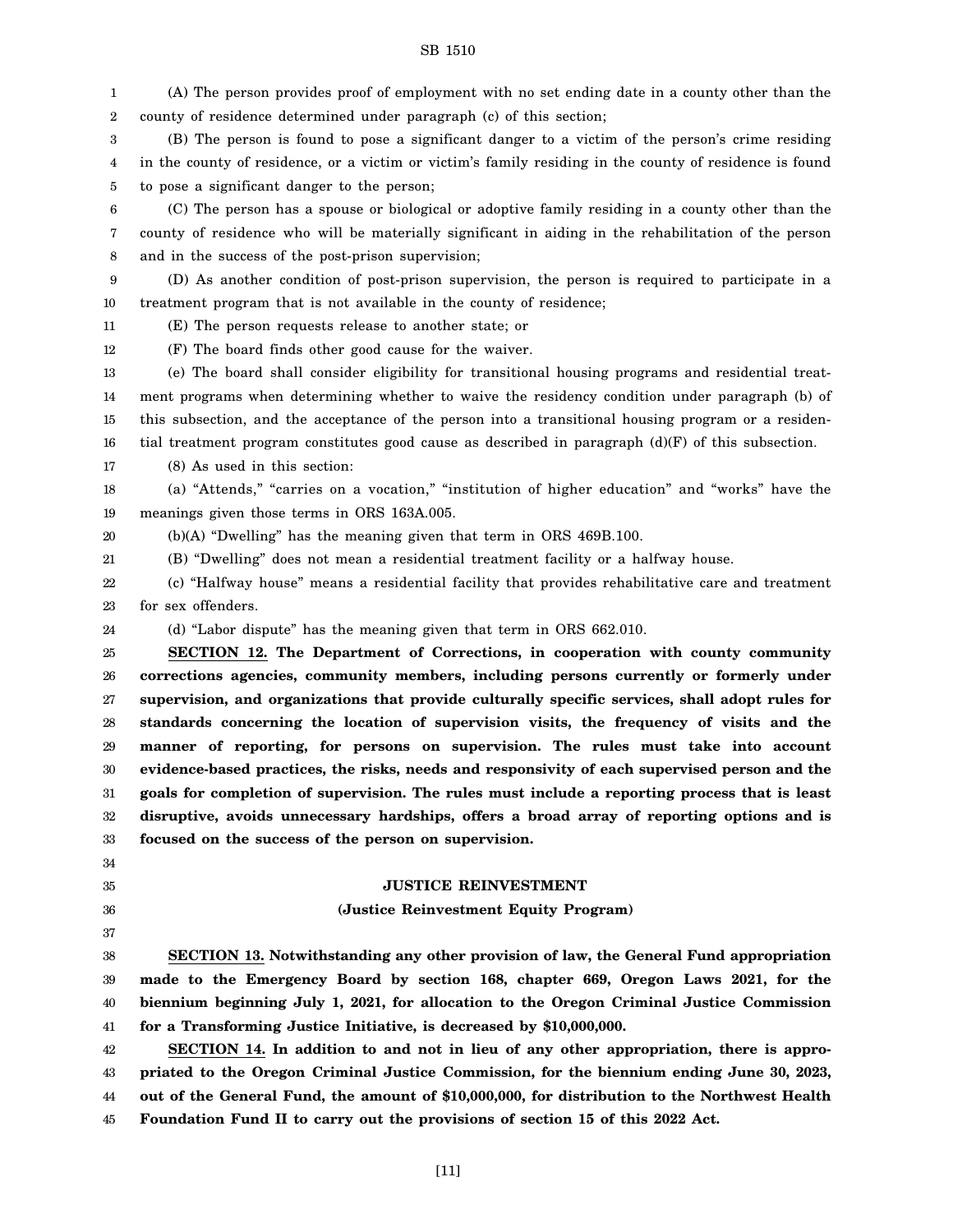1 2 3 4 5 **SECTION 15. (1) The Oregon Criminal Justice Commission shall distribute the moneys received pursuant to section 14 of this 2022 Act to the Northwest Health Foundation Fund II to fund the Justice Reinvestment Equity Program. The program shall consist of the provision of subgrants and technical assistance by the Northwest Health Foundation Fund II to culturally specific organizations and culturally responsive service providers.**

6 7 8 9 10 11 **(2) Recognizing that systemic racism exists within this state and within the criminal justice system, and that culturally specific organizations and culturally responsive services must be expanded to address those disparities, the purpose of the Justice Reinvestment Equity Program is to promote racial equity, reduce racial disparities, reduce recidivism and decrease a county's utilization of imprisonment in a Department of Corrections institution, all while protecting public safety and holding offenders accountable.**

12 13 14 **(3) Up to three percent of funds distributed under this section may be used by the Northwest Health Foundation Fund II for administrative costs and to provide subgrant recipients with technical assistance.**

15 **(4) As used in this section:**

16 17 18 **(a) "Administrative costs" means all costs incurred throughout the administration of the Justice Reinvestment Equity Program that are not directly related to the delivery of program services or projects.**

19 20 21 22 23 24 25 **(b) "Culturally responsive service" means a service that is respectful of, and relevant to, the beliefs, practices, cultures and linguistic needs of diverse consumer or client populations and communities whose members identify as having particular cultural or linguistic affiliations by virtue of their place of birth, ancestry or ethnic origin, religion, preferred language or language spoken at home. A culturally responsive service has the capacity to respond to the issues of diverse communities and require knowledge and capacity at systemic, organizational, professional and individual levels of intervention.**

26 27 28 29 30 **(c) "Culturally specific organization" means an organization, or a program within an organization, that serves a particular cultural community, that is primarily staffed and led by members of that community and that demonstrates self-advocacy, positive cultural identity and intimate knowledge of the lived experience of the community, including but not limited to:**

31 32 **(A) The impact of structural and individual racism or discrimination on the community; (B) Specific disparities in access to services and resources experienced by the community; and**

33

34

**(C) Community strengths, cultural practices, beliefs and traditions.**

35 36 37 **SECTION 16. (1) The Oregon Criminal Justice Commission shall evaluate the implementation of the Justice Reinvestment Equity Program and monitor the progress of subgrants provided by the Northwest Health Foundation Fund II under section 15 of this 2022 Act.**

38 39 40 41 **(2) The commission shall convene a stakeholder group to assist with the evaluation described in subsection (1) of this section. The group must be composed of culturally diverse persons with expertise in culturally responsive evaluations, persons with expertise in criminal justice issues and subgrantees receiving funds under section 15 of this 2022 Act.**

42 43 44 45 **(3) The evaluator conducting the evaluation described in subsection (1) of this section must have expertise in racial equity, facilitation of community-based participatory evaluation methods and demonstrated experience with facilitating inclusive processes with diverse communities.**

[12]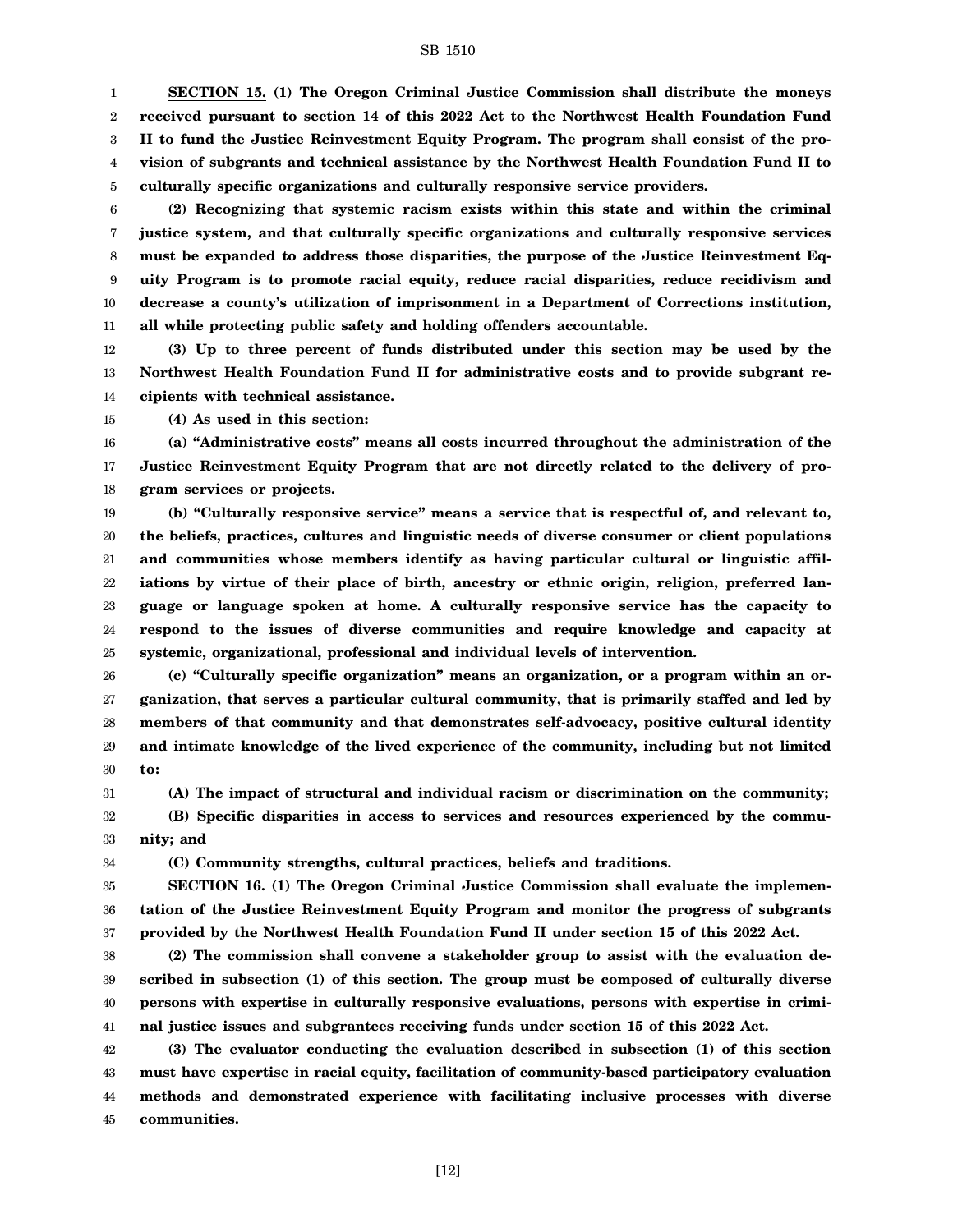**(4) No later than June 30, 2024, the commission shall provide a report detailing the progress of the evaluation described in subsection (1) of this section to the Legislative As-**

**sembly, in the manner provided in ORS 192.245, and shall include recommendations for additional evaluation needs. SECTION 17. Section 16 of this 2022 Act is repealed on July 1, 2024. (Justice Reinvestment Program Modifications) SECTION 18.** Section 53, chapter 649, Oregon Laws 2013, is amended to read: **Sec. 53.** (1)(a) In consultation with the Justice Reinvestment Grant Review Committee established under subsection (2) of this section, the Oregon Criminal Justice Commission shall administer the Justice Reinvestment Program described in this section. From funds appropriated to the commission for purposes of the program, the commission shall award grants to counties that establish a process to assess offenders and provide a continuum of community-based sanctions, services and programs that are designed to reduce recidivism and decrease the county's utilization of imprisonment in a Department of Corrections institution while protecting public safety and holding offenders accountable. (b) Notwithstanding paragraph (a) of this subsection, no less than 10 percent of grant funds awarded under this section must be distributed to community-based nonprofit organizations that provide services to victims of crime**, with priority given to culturally specific organizations and culturally responsive services**. (2) The Justice Reinvestment Grant Review Committee is established, consisting of the following members: (a) The Governor shall appoint the following seven members: (A) One member shall be a district attorney.

25

26 (B) One member shall be a county sheriff.

27 (C) One member shall be a chief of police.

28 (D) One member shall be a county commissioner.

29 (E) One member shall be a community corrections director who is not a sheriff.

30 31 (F) Two members shall be representatives of community-based organizations that provide services for underserved racial, ethnic or minority communities.

32 33 34 (b) The Chief Justice of the Supreme Court shall appoint one nonvoting member who is a judge. (c) The President of the Senate shall appoint two nonvoting members from among members of the Senate.

35 36 (d) The Speaker of the House of Representatives shall appoint two nonvoting members from among members of the House of Representatives.

37 38 (3)(a) A majority of the voting members of the committee constitutes a quorum for the transaction of business.

39 (b) The committee shall elect one of its members to serve as chairperson.

40 41 (c) If there is a vacancy for any cause, the appointing authority shall make an appointment to become effective immediately.

42 43 (d) The committee shall meet at times and places specified by the call of the chairperson or a majority of the voting members of the committee.

44 45 (e) Legislative members of the committee shall be entitled to payment of compensation and expenses under ORS 171.072, payable from funds appropriated to the Legislative Assembly.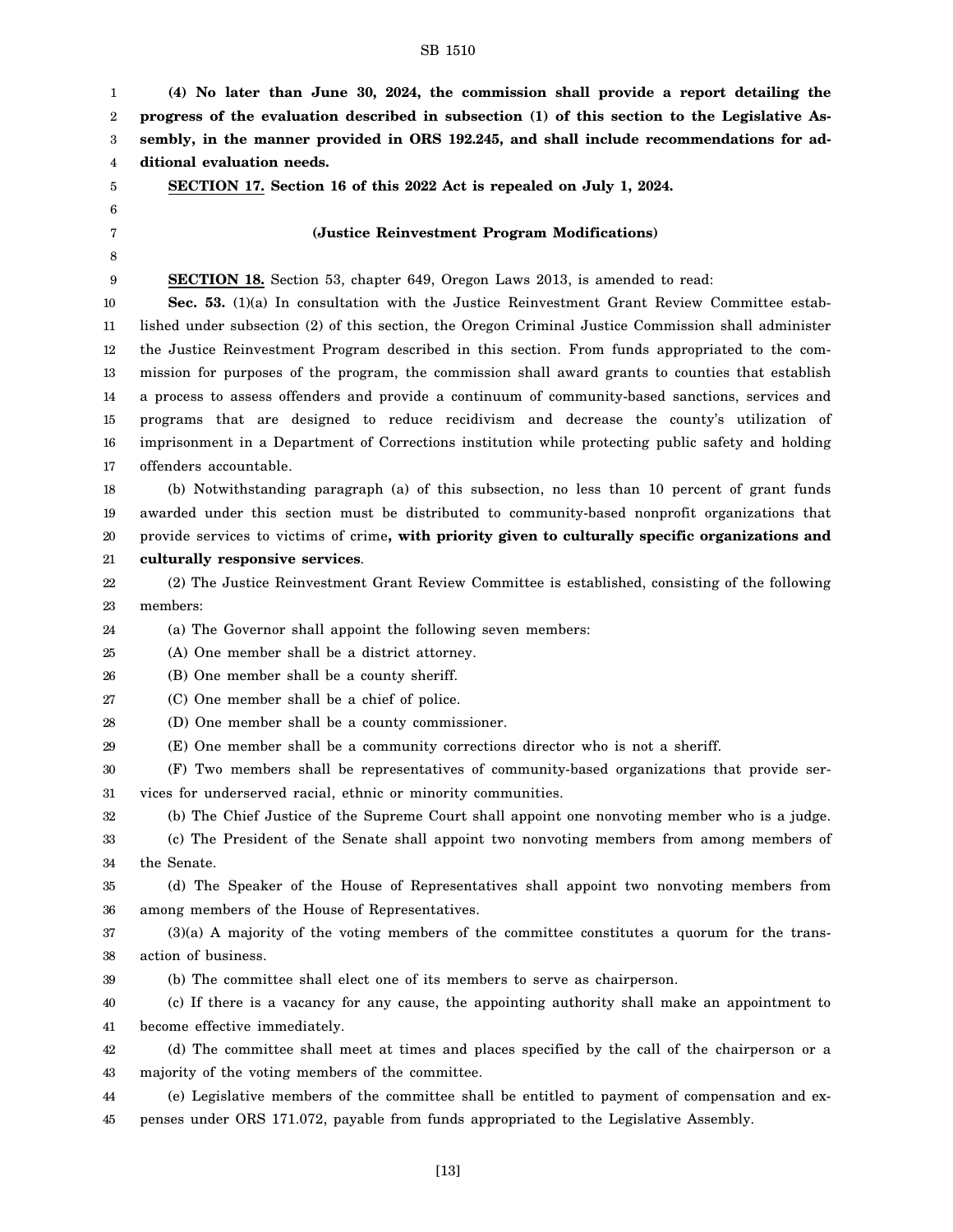1 2 (4)(a) An application for a grant described in **subsection (1)(a) of** this section must be submitted by a local public safety coordinating council convened under ORS 423.560.

3 4 5 6 7 (b) The grant application must include a statement of commitment, from the relevant stakeholders of the service or program for which the county is requesting funding and including the district attorney, presiding judge and community corrections director, to reduce recidivism and decrease the county's utilization of imprisonment in Department of Corrections facilities while protecting public safety and holding offenders accountable.

8 9 10 (5)(a) During a grant application period established by the commission, the proportion of grant funds available to each county **under subsection (1)(a) of this section** shall be determined in accordance with the formula used to distribute baseline funding under ORS 423.483.

11 12 13 14 (b) At the conclusion of the grant application period, the commission shall award grants [*to counties*] in accordance with rules adopted by the commission. If unallocated funds remain at the conclusion of the grant acceptance period, the commission may establish a supplemental grant period and distribute the unallocated funds.

15 16 17 18 (6)(a) The commission shall regularly evaluate the community-based sanctions, services and programs funded under this section. The commission shall specifically assess the extent to which each county is reducing utilization of imprisonment in Department of Corrections facilities by offenders convicted of felonies under ORS 137.717, 475.752 to 475.980, 811.182, 813.010 or 813.011.

19 20 (b) The commission shall report the results of an evaluation conducted under this section to a committee of the Legislative Assembly related to the judiciary.

21 22 23 (7)(a) Before applying for grant funds to administer a community-based program described in subsection (10)(a)(D) of this section, the county must obtain the consent of the presiding judge of the judicial district in which the county is located.

24 25 (b) A grant application to administer a community-based program described in subsection  $(10)(a)(D)$  of this section must include the costs of appointed counsel.

26 27 (8) After consulting with the Justice Reinvestment Grant Review Committee, the commission shall adopt rules to administer the Justice Reinvestment Program. The rules must include:

28 29 30 31 32 (a) A methodology for reviewing and approving grant applications and distributing grant funds. Rules described in this paragraph must provide the Justice Reinvestment Grant Review Committee with the ability to approve grant applications for submission for final approval by the commission. The commission may either approve the grant application or return the application for reconsideration by the committee.

33 34 (b) A process for evaluating the efficacy of community-based sanctions, services and programs funded under this section.

35 36 37 38 (c) A requirement that the grant review committee consider, when approving grant applications, each county's historical reduction of utilization of imprisonment in Department of Corrections facilities by offenders convicted of felonies under ORS 137.717, 475.752 to 475.980, 811.182, 813.010 or 813.011.

39 40 (d) Provisions allowing the grant review committee to submit to the commission, and the commission to approve, provisional funding plans for counties applying for grants under this section.

41 42 43 44 45 (9)(a) If a county does not reduce utilization of imprisonment in Department of Corrections facilities by offenders convicted of felonies under ORS 137.717, 475.752 to 475.980, 811.182, 813.010 or 813.011, upon request of the grant review committee, the commission shall decline to grant the full grant amount requested by a county, provide technical assistance, withhold approved grant funds or terminate further distribution of the grant award.

[14]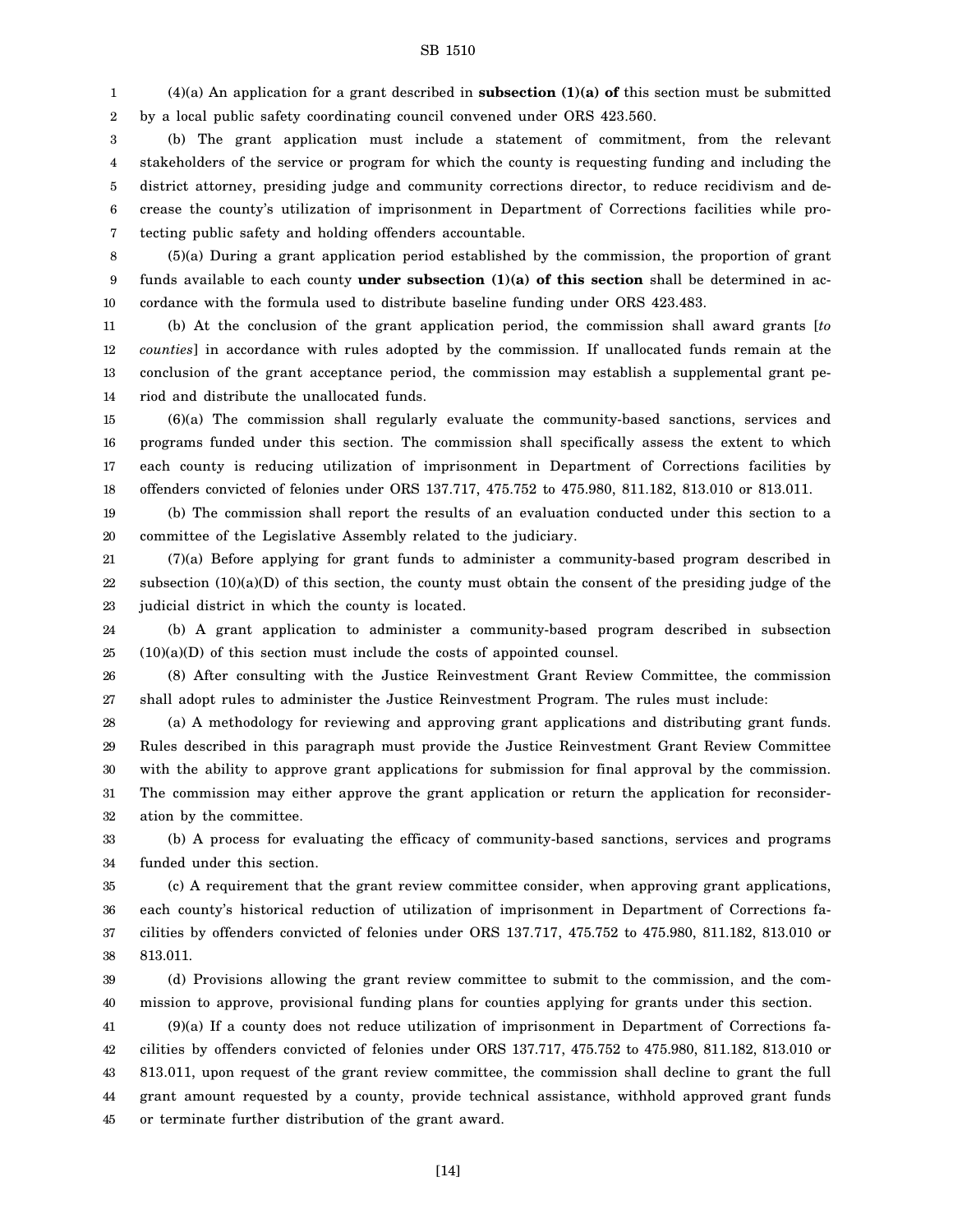| 1  | (b) If the commission takes an action described in paragraph (a) of this subsection, any remain-     |
|----|------------------------------------------------------------------------------------------------------|
| 2  | ing moneys may be redistributed by the commission through a supplemental grant program. Priority     |
| 3  | shall be given to counties funding programs for historically underserved communities including rural |
| 4  | communities, racial, ethnic and minority communities and tribal communities. Rural counties may      |
| 5  | apply for supplemental grants in cooperation with other rural counties.                              |
| 6  | $(10)$ As used in this section:                                                                      |
| 7  | (a) ["Community-based programs"] "Community-based program" includes:                                 |
| 8  | (A) Work release programs;                                                                           |
| 9  | (B) Structured, transitional leave programs;                                                         |
| 10 | (C) Evidence-based programs designed to reduce recidivism that include the balanced adminis-         |
| 11 | tration of sanctions, supervision and treatment;                                                     |
| 12 | (D) Administering a reentry court under section 29, [of this 2013 Act] chapter 649, Oregon           |
| 13 | Laws $2013$ ; and                                                                                    |
| 14 | (E) Specialty courts aimed at medium-risk and high-risk offenders.                                   |
| 15 | (b) "County" includes a regional collection of counties.                                             |
| 16 | (c) "Culturally responsive service" means a service that is respectful of, and relevant to,          |
| 17 | the beliefs, practices, cultures and linguistic needs of diverse consumer or client populations      |
| 18 | and communities whose members identify as having particular cultural or linguistic affil-            |
| 19 | iations by virtue of their place of birth, ancestry or ethnic origin, religion, preferred lan-       |
| 20 | guage or language spoken at home. A culturally responsive service has the capacity to                |
| 21 | respond to the issues of diverse communities and require knowledge and capacity at                   |
| 22 | systemic, organizational, professional and individual levels of intervention.                        |
| 23 | (d) "Culturally specific organization" means an organization, or a program within an or-             |
| 24 | ganization, that serves a particular cultural community, that is primarily staffed and led by        |
| 25 | members of that community and that demonstrates self-advocacy, positive cultural identity            |
| 26 | and intimate knowledge of the lived experience of the community, including but not limited           |
| 27 | to:                                                                                                  |
| 28 | (A) The impact of structural and individual racism or discrimination on the community;               |
| 29 | (B) Specific disparities in access to services and resources experienced by the commu-               |
| 30 | nity; and                                                                                            |
| 31 | (C) Community strengths, cultural practices, beliefs and traditions.                                 |
| 32 |                                                                                                      |
| 33 | (House Bill 3194 (2013) Sunset Extensions)                                                           |
| 34 |                                                                                                      |
| 35 | <b>SECTION 19.</b> Section 56, chapter 649, Oregon Laws 2013, is amended to read:                    |
| 36 | Sec. 56. Sections 52 and 53, [of this 2013 Act] chapter 649, Oregon Laws 2013, are repealed          |
| 37 | on July 1, [2023] 2024.                                                                              |
| 38 | <b>SECTION 20.</b> Section 60, chapter 649, Oregon Laws 2013, is amended to read:                    |
| 39 | Sec. 60. Section 59, [of this 2013 Act] chapter 649, Oregon Laws 2013, is repealed on July 1,        |
| 40 | $[2023]$ 2024.                                                                                       |
| 41 | <b>SECTION 21.</b> Section 7, chapter 98, Oregon Laws 2018, is amended to read:                      |
| 42 | Sec. 7. Section 5, [of this 2018 Act] chapter 98, Oregon Laws 2018, is repealed on July 1,           |
| 43 | $[2023]$ 2024.                                                                                       |
| 44 | <b>SECTION 22.</b> Section 8, chapter 649, Oregon Laws 2013, is amended to read:                     |
| 45 | Sec. 8. (1) The amendments to ORS 137.717 by section 7, [of this 2013 Act] chapter 649, Oregon       |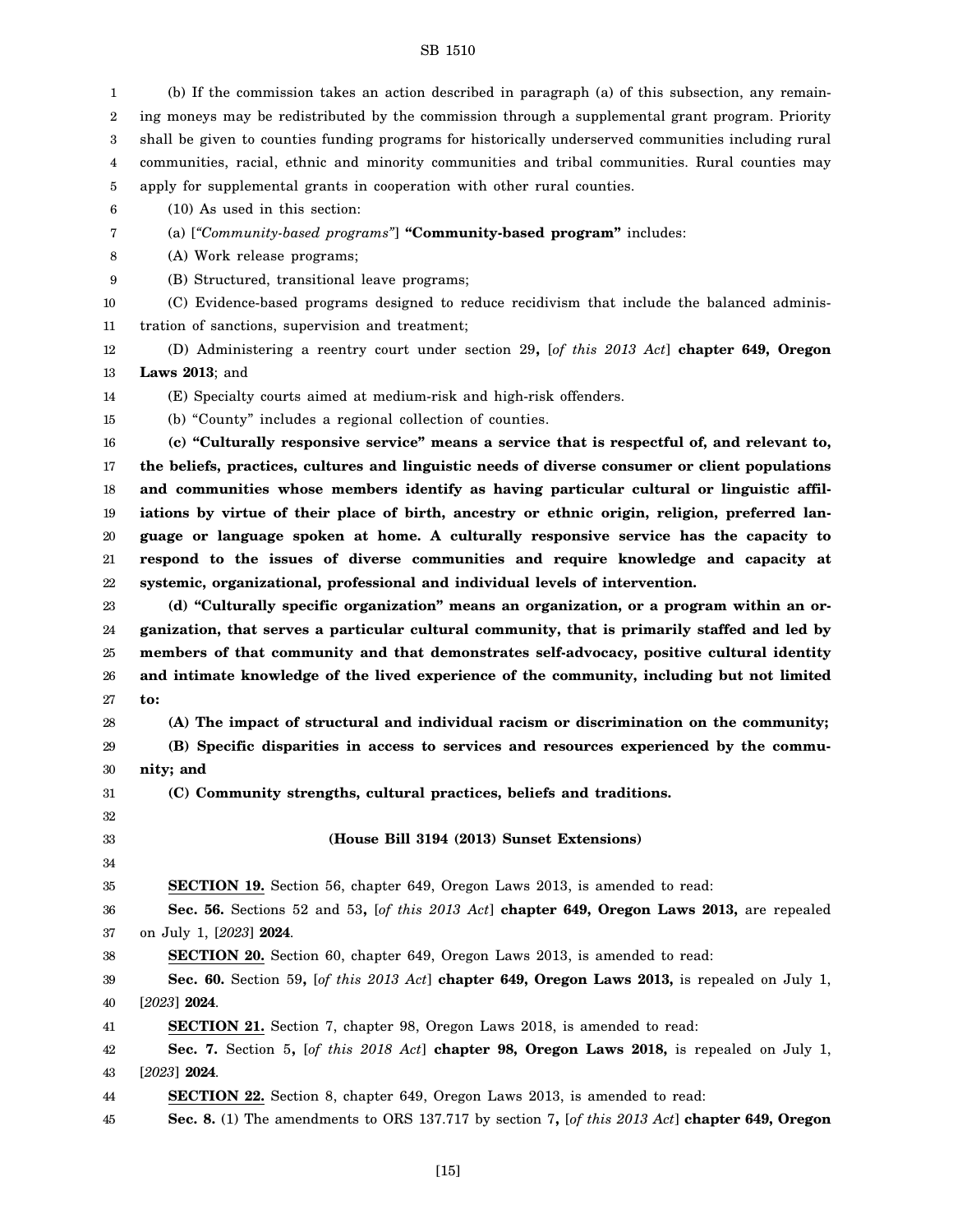| 1        | <b>Laws 2013,</b> become operative on July 1, [2023] 2024.                                                                          |
|----------|-------------------------------------------------------------------------------------------------------------------------------------|
| 2        | (2) The amendments to ORS 137.717 by section 7, $[of this 2013 Act]$ chapter 649, Oregon Laws                                       |
| 3        | 2013, apply to crimes committed on or after July 1, [2023] 2024.                                                                    |
| 4        | <b>SECTION 23.</b> Section 12, chapter 649, Oregon Laws 2013, is amended to read:                                                   |
| 5        | Sec. 12. (1) [Section 11 of this 2013 Act] ORS 475.934 becomes operative on July 1, [2023] 2024.                                    |
| 6        | (2) [Section 11 of this 2013 Act] ORS 475.934 applies to crimes committed on or after July 1,                                       |
| 7        | $[2023]$ 2024.                                                                                                                      |
| 8        | <b>SECTION 24.</b> Section 33, chapter 649, Oregon Laws 2013, is amended to read:                                                   |
| 9        | Sec. 33. Section 29, [of this 2013 Act] chapter 649, Oregon Laws 2013, is repealed on July 1,                                       |
| 10       | $[2023]$ 2024.                                                                                                                      |
| 11       | <b>SECTION 25.</b> Section 38, chapter 649, Oregon Laws 2013, is amended to read:                                                   |
| 12       | Sec. 38. (1) The amendments to ORS 40.015, 144.096, 144.101 and 144.106 by sections 34 to 37,                                       |
| 13       | [of this 2013 Act] chapter 649, Oregon Laws 2013, become operative on July 1, $[2023]$ 2024.                                        |
| 14       | (2) The repeal of section 29, [of this 2013 Act] chapter 649, Oregon Laws 2013, by section 33,                                      |
| 15       | [of this 2013 Act] chapter 649, Oregon Laws 2013, and the amendments to ORS $40.015$ , 144.096,                                     |
| 16       | 144.101 and 144.106 by sections 34 to 37, [of this 2013 Act] <b>chapter 649, Oregon Laws 2013</b> , do not                          |
| 17       | affect the jurisdiction of a reentry court over a person sentenced under section 29, [of this 2013                                  |
| 18       | $Act]$ chapter 649, Oregon Laws 2013.                                                                                               |
| 19       |                                                                                                                                     |
| 20       | CRIMINAL JUSTICE DATA REPORTING                                                                                                     |
| 21       |                                                                                                                                     |
| 22       | SECTION $26. (1)(a)$ The Oregon Criminal Justice Commission, in consultation with the                                               |
| 23       | Department of Corrections, shall collect data concerning the imposition of supervision con-                                         |
| 24       | ditions on persons on probation or post-prison supervision.                                                                         |
| 25       | (b) The commission shall review the data described in paragraph (a) of this subsection                                              |
| 26       | and make the data, disaggregated by race, ethnicity, gender and county, available to the                                            |
| 27       | public in a clear and accessible format, either in a report or on the website of the commis-                                        |
| 28       | sion.                                                                                                                               |
| 29       | (2)(a) The Oregon Criminal Justice Commission, in coordination with the Department of                                               |
| 30       |                                                                                                                                     |
|          | Corrections, shall collect data concerning the number of persons on supervision, persons                                            |
| 31       | revoked from supervision and sentenced to incarceration, and persons sanctioned for violat-                                         |
| 32       | ing conditions of supervision and serving a sanction in a local correctional facility.                                              |
| 33       | (b) The commission shall review the data described in paragraph (a) of this subsection                                              |
| 34       | and make the data, disaggregated by race, ethnicity, gender and county, available to the                                            |
| 35       | public in a clear and accessible format, either in a report or on the website of the commis-                                        |
| 36       | sion.                                                                                                                               |
| 37       | (c) The Department of Corrections, community corrections agencies and local supervi-                                                |
| 38       | sory authorities shall, at intake of a person on supervision, collect and maintain information                                      |
| 39       | concerning the person's race, ethnicity and gender, according to standardized designations                                          |
| 40       | in census data, and shall at least annually provide the data to the commission.                                                     |
| 41       | SECTION 27. Section 26 of this 2022 Act is repealed on January 2, 2033.                                                             |
| 42       | SECTION 28. (1) No later than January 15, 2024, the Oregon Criminal Justice Commission                                              |
| 43       | shall report to the relevant committees of the Legislative Assembly, in the manner provided                                         |
| 44<br>45 | under ORS 192.245, the following information:<br>(a)(A) The amount and percentage of Justice Reinvestment Program funds provided to |